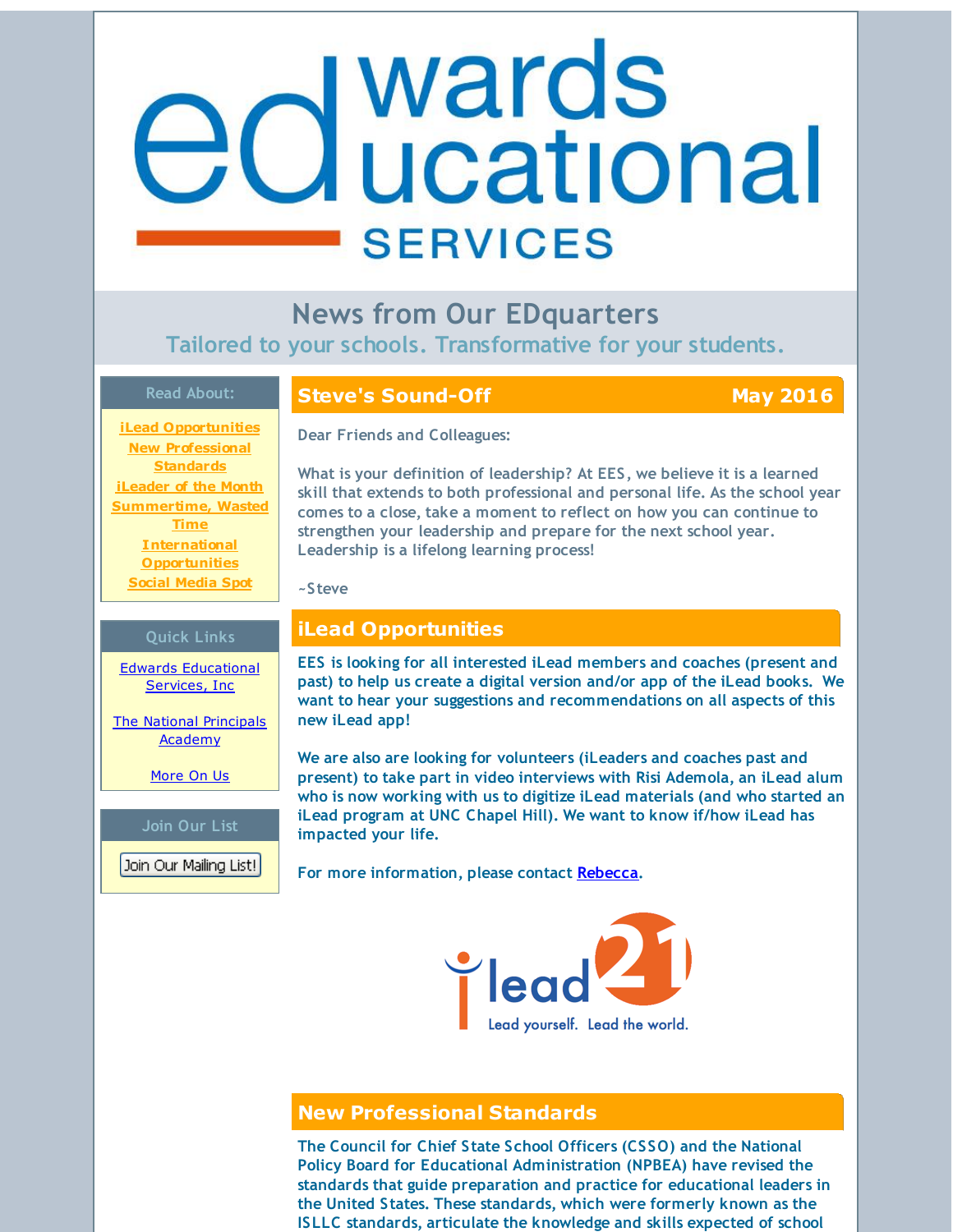**leaders. The PSEL Standards will be adopted or adapted by many states to guide policies concerning the practice and improvement of educational leaders (e.g., licensure, evaluation and professional learning policies).**

**While aligned to the PSEL standards, the NELP standards serve a different purpose and provide greater specificity around performance expectations for beginning level building and district leaders. Whereas the PSEL standards define educational leadership broadly, the NELP standards specify what novice leaders and program graduates should know and be able to do as a result of their completion of a high quality educational leadership preparation program. Like the ELCC standards that preceded them, the NELP standards were developed specifically with the principalship and the superintendency in mind and will be used to review educational leadership programs through the Council for the Accreditation of Educator Preparation (CAEP) advanced program review process. There is one set of NELP standards for candidates preparing to become principals and a second set of standards for candidates seeking to become superintendents.**

**For more on the new standards, click [here](http://r20.rs6.net/tn.jsp?f=001JM4YhSSRgCcjRl9AsWLhlnX-E5qViDgAhsTju5YoJaxwzx8PvHxBVMW0eWfQ1Hx6bsWjxxl6ObkKsAazhw5zVJWrPEfR_toTCSGJisSQHeL2uwVAPD8EU57x-fT_uDQOI0usB_sRuAGj0qmb0e7cR6gLyJrPuKGFaZd18gtSP_Zinazkz0Oe1Jav-61m1MVZHSx1dHbtyMs9aiPtMrDl-JUV1MASYbYLFeTDTVz3eGKoSL1qJ5kS2C8vJPkCSA2yhRwPn_JzFeY=&c=&ch=)**

### **iLeader of the Month**

**Welcome to iLeader of the month, Edwards Ed consultant Pat Hurt! Pat has been an educator and advocate for students for over 30 years, serving in roles ranging from teacher to administrator and in settings ranging from private-not-for profit and public schools to state departments of education in six states.**

**Pat also served as Director of Leadership and School Improvement for the Kentucky Department of Education. It was in this position that she and her colleagues gave birth to a scholastic audit process that evaluated the states lowest performing schools and led to a classification of performance and subsequent sanctions. Most recently Pat has worked as an executive coach for new superintendents, conducted certified evaluation training for new administrators, served on the Kentucky Leadership Academy design team, and mentored aspiring principals in Kentucky.**

**In her free time, Pat enjoys collecting antiques, gardening (loving those hydrangeas), and reading. She's a lifelong learner! Glad to have you on board, Pat!**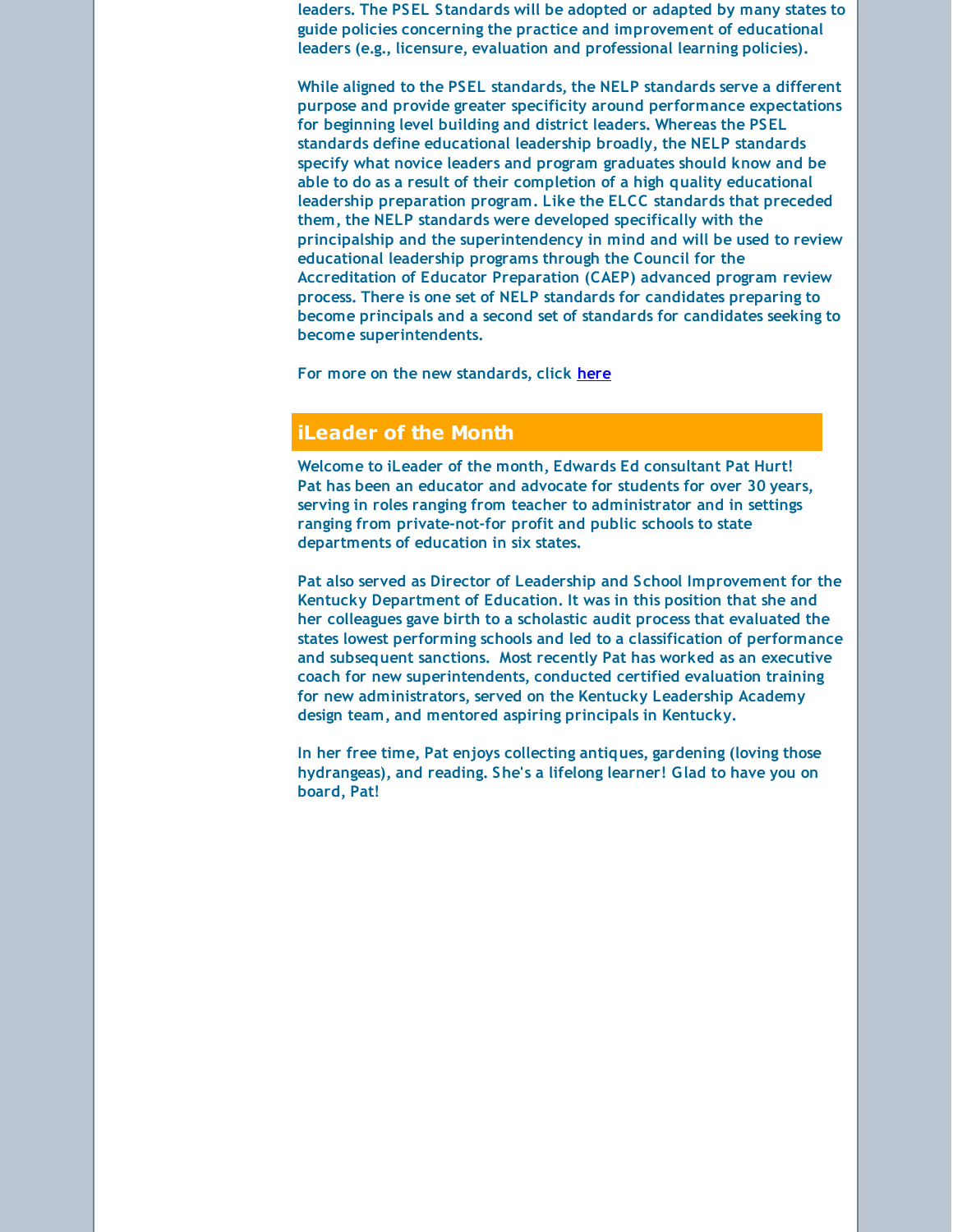

### **Summertime, Wasted Time**

**Many years ago I changed jobs, or I should say I quit a job without having a procured a new job. I found during those days, right after I stopped reporting to work, I had a lot of time to waste. Luckily, it was summer and the weather was beautiful. After a few days I could see that this was going to be a great time for me - nothing to do but wake up and go to the beach, find a friend with whom I could debate the realities of early manhood, and pose thoughtful questions about what the future might hold. It was beautiful and I was young - and very naive.**

**Soon, the beauty of being unengaged in any meaningful activity began to be a curse. I noticed that all of my friends were working, thus I often was alone. I found the summer activities I loved just a short time ago had become too routine and stopped providing the return I enjoyed just a couple of weeks earlier. I found myself wondering what my future would be like if I stayed like this, unengaged in meaningful work, shallow and alone. This wasted time eventually proved beneficial to me. I learned never to waste the time you have to waste. That lesson has paid some dividends over the years, and I think it may be a good one to reflect on when planning the summer for a certain student you might know.**

**Summer can be a valuable time for kids in many respects. I think the regular respite from the grind of school should be provided to all of the**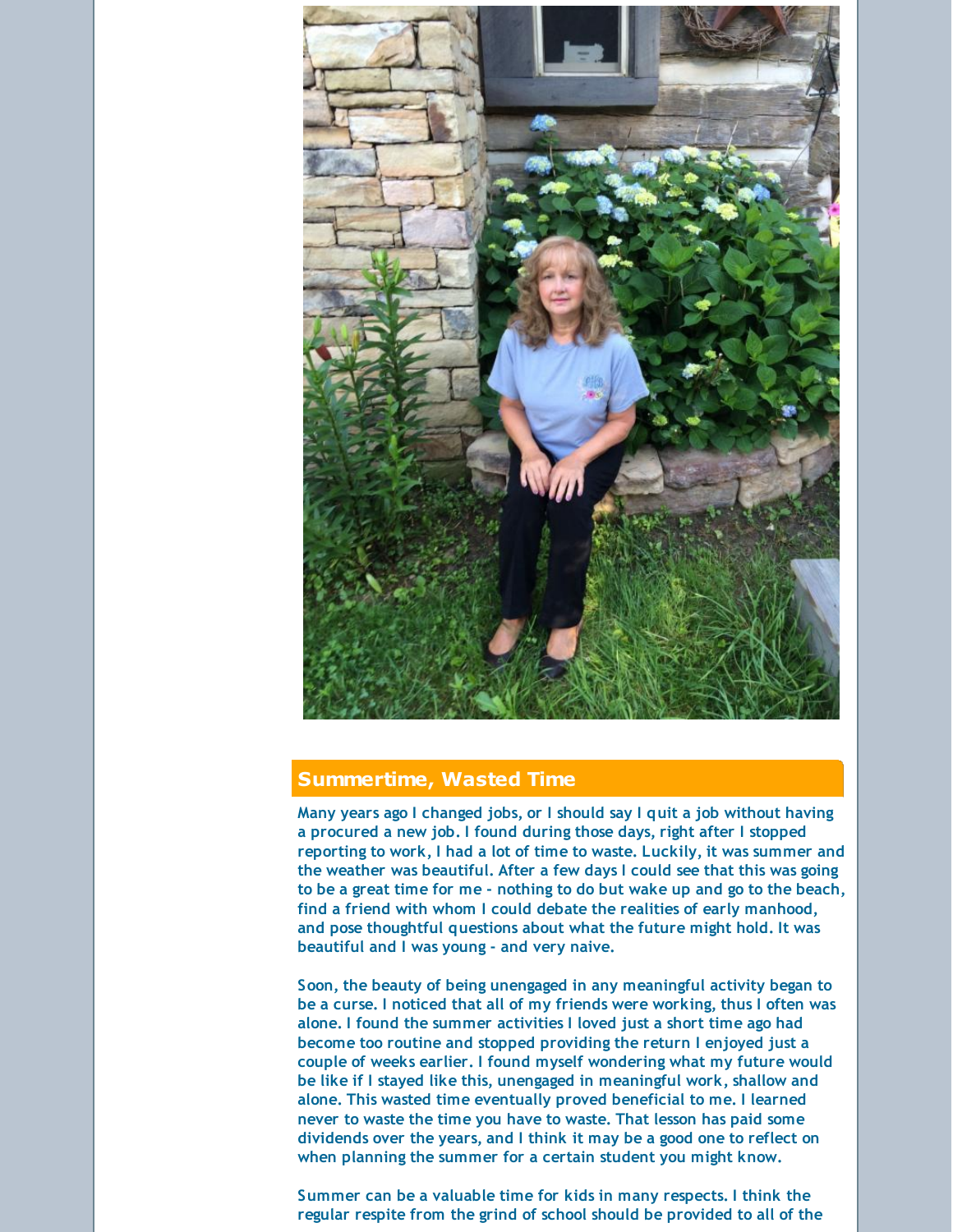**kids, but I also think that expectations for wise use of time should exist too. It could be that summer provides time for strengthening some academic skills that caused a problem during the year. It could be that some routine tasks around the house be assigned differently in accommodation of the time available. It might mean the expectations from parents be refreshed on a regular basis; from cutting the grass to cleaning an old closet, washing the cars, taking care of pets,**

**helping neighbors who could use a hand and finding a meaningful way to volunteer in the community. There are plenty of ways to get kids engaged in meaningful activities this summer!**

**~Dr. Ed Holler, EES Consultant**



### **International Opportunities**

- **Calling all certified teachers! We are looking for certified teachers to teach kindergarten in Dailian, China starting Fall 2016, as well as a variety of subjects such as Economics, Biology, PE, and Drama in private schools in Beijing. Interested persons please send a resume and any questions about these exciting opportunities to [teachers@usa-education-asia.com!](mailto:teachers@usa-education-asia.com)**
- **Looking for an unforgettable summer experience for your child? Consider the Indian Heritage Camp through The Sagar [School](http://r20.rs6.net/tn.jsp?f=001JM4YhSSRgCcjRl9AsWLhlnX-E5qViDgAhsTju5YoJaxwzx8PvHxBVDSa_8qf3IYaFAcrMbOG4GnSHjAcW_Cv1ErZShTHQ5WLrD4Rf4QoGj_Du8rtbe0JRFeds0ZmJAMHCU7Etyfqx2ndpKYiurVRciAZXfA1wgHa-P6nlqZQbVV9BeEN_c05wg==&c=&ch=). You child, ages 9-15, will experience and learn about India's rich heritage and culture through a well balanced schedule of activities including, crafts, cooking, sports and excursions. Please contact [prexecutive@thesagarschool.org](mailto:prexecutive@thesagarschool.org) for more info!**
- **[WANTED:](http://r20.rs6.net/tn.jsp?f=001JM4YhSSRgCcjRl9AsWLhlnX-E5qViDgAhsTju5YoJaxwzx8PvHxBVDSa_8qf3IYaFAcrMbOG4GnSHjAcW_Cv1ErZShTHQ5WLrD4Rf4QoGj_Du8rtbe0JRFeds0ZmJAMHCU7Etyfqx2ndpKYiurVRciAZXfA1wgHa-P6nlqZQbVV9BeEN_c05wg==&c=&ch=) A qualified educator to serve as principal of The Sagar School for a 2-3 year contract. The successful candidate will be distinguished by his/her integrity, personal vision, moral standards, dignity, patience, energy, and flexibility of approach.**

**For more information about these opportunities, please contact Michelle at michelle@edwardsedservices.com.**

### **Let's Be Social**

**Stay on top of all the news happening within Edwards Ed and beyond:**

**Link up with us on our [LinkedIn](http://r20.rs6.net/tn.jsp?f=001JM4YhSSRgCcjRl9AsWLhlnX-E5qViDgAhsTju5YoJaxwzx8PvHxBVGSMDEN_9ytZUzK7lRQ7jyD3MwR28q3BZQM-Ze7RhVqOM3_MqsBtQI98C4jmfC-H7zSW2ZjZeS7GGkvX_r4QVGSxq-be8dogOMQYJdHFQlc-CaLc1R8tv0fMlK9FlUWDlkebqNcrKq64tokJVRbny2rORc97S6btYIB7yPuuf0pZwoTvHFQJdXc=&c=&ch=) page!**

**We like you! Have you ['liked'](http://r20.rs6.net/tn.jsp?f=001JM4YhSSRgCcjRl9AsWLhlnX-E5qViDgAhsTju5YoJaxwzx8PvHxBVEA48Dp192YcQgrMcy0pUF3qXR-Rvd1F7I0H_Y32p6lUDIfycfLdeWB6PSz0MUip_AZaQLoPA_h4lW0_i6XtOEWHpQP1zC3Bv1A00YtNpMH1btoTrp-oYfmV3tZf03OHmRUPnVFACXUR0zJAH3_5lO0=&c=&ch=) us?**

**[Tweet,](http://r20.rs6.net/tn.jsp?f=001JM4YhSSRgCcjRl9AsWLhlnX-E5qViDgAhsTju5YoJaxwzx8PvHxBVGSMDEN_9ytZxrCr53ysbLJi1Vg5nZ71-maPmRKlBPAtNnTNVV-SFH0EN2aNB687XVxVRWkEEkUDB3dzhKAT-6mZ-oQkfNjxUjO092RZElPJNCzAuUugAOjNRoFQDZdXRaw4v49jSHfm&c=&ch=) tweet!**

**[Pin](http://r20.rs6.net/tn.jsp?f=001JM4YhSSRgCcjRl9AsWLhlnX-E5qViDgAhsTju5YoJaxwzx8PvHxBVI4QLbH7urUn608K6556VCDN0ysvC3tx94_o_qdj-cDf34XW616ajT8a0VRYk-pEjxIy0Q7JAKXulo8KcwylkObx48FIiPsTcytUbcfUA2SDnrRntRDl3UQNTQ5KTUl2ko50vLmIxpB5&c=&ch=) it!**

### **All the best,**

The ED Educational Team Edwards Educational Services, Inc.